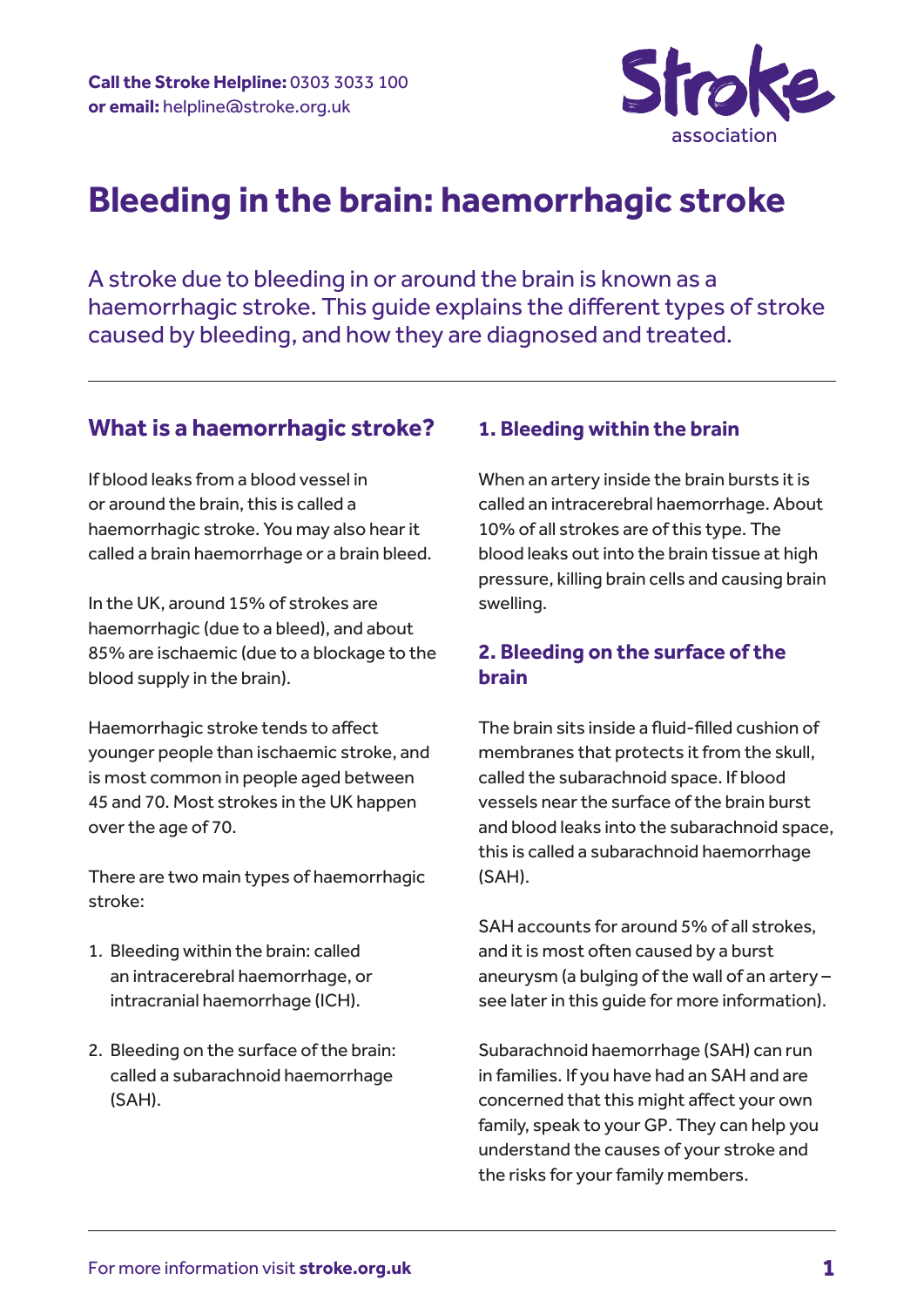# **Symptoms**

Some people get a sudden, severe headache, or a very stiff neck with vomiting during a haemorrhagic stroke. But the main signs of a haemorrhagic stroke can be any of those in the FAST test.

# **FAST test**



#### **Face** Can the person smile? Has their face fallen on one side?

**Arms**  Can the person raise both arms and keep them there?

#### **Speech**

Can the person speak clearly and understand what you say? Is their speech slurred?



### **Time**

If you see any of these three signs, it's time to call **999**.

The FAST test helps to spot the three most common symptoms of stroke. But there are other signs that you should always take seriously. These include:

- **•** Sudden weakness or numbness on one side of the body, including legs, hands or feet.
- **•** Difficulty finding words or speaking in clear sentences.
- **•** Sudden blurred vision or loss of sight in one or both eyes.
- **•** Sudden memory loss or confusion, and dizziness or a sudden fall.
- **•** A sudden, severe headache.

If you spot any of these signs of a stroke, don't wait. Call **999** straight away.

# **What causes a haemorrhagic stroke?**

# **High blood pressure**

The main cause of haemorrhagic stroke is damage to the very small arteries inside the brain, which is often related to high blood pressure (hypertension). This process, called 'small vessel disease', makes the small arteries in the brain more prone to bleeding.

# **Cerebral amyloid angiopathy (CAA)**

This is a common type of small vessel disease where a protein called amyloid builds up inside the small blood vessels near the surface of the brain. The resulting damage can cause a vessel to tear, causing bleeding.

This condition is more common among older people, and older people with dementia. Although there are no proven treatments for CAA, controlling blood pressure can help reduce the risk of bleeding in the brain.

Magnetic resonance imaging (MRI) scans have shown that CAA is present in patients with bleeds in specific areas of the brain near to the surface (called lobar areas), known as lobar intracerebral haemorrhage. Smaller bleeds, which can be detected on MRI scans, are called "microbleeds". Microbleeds are a common feature of CAA and often appear without symptoms.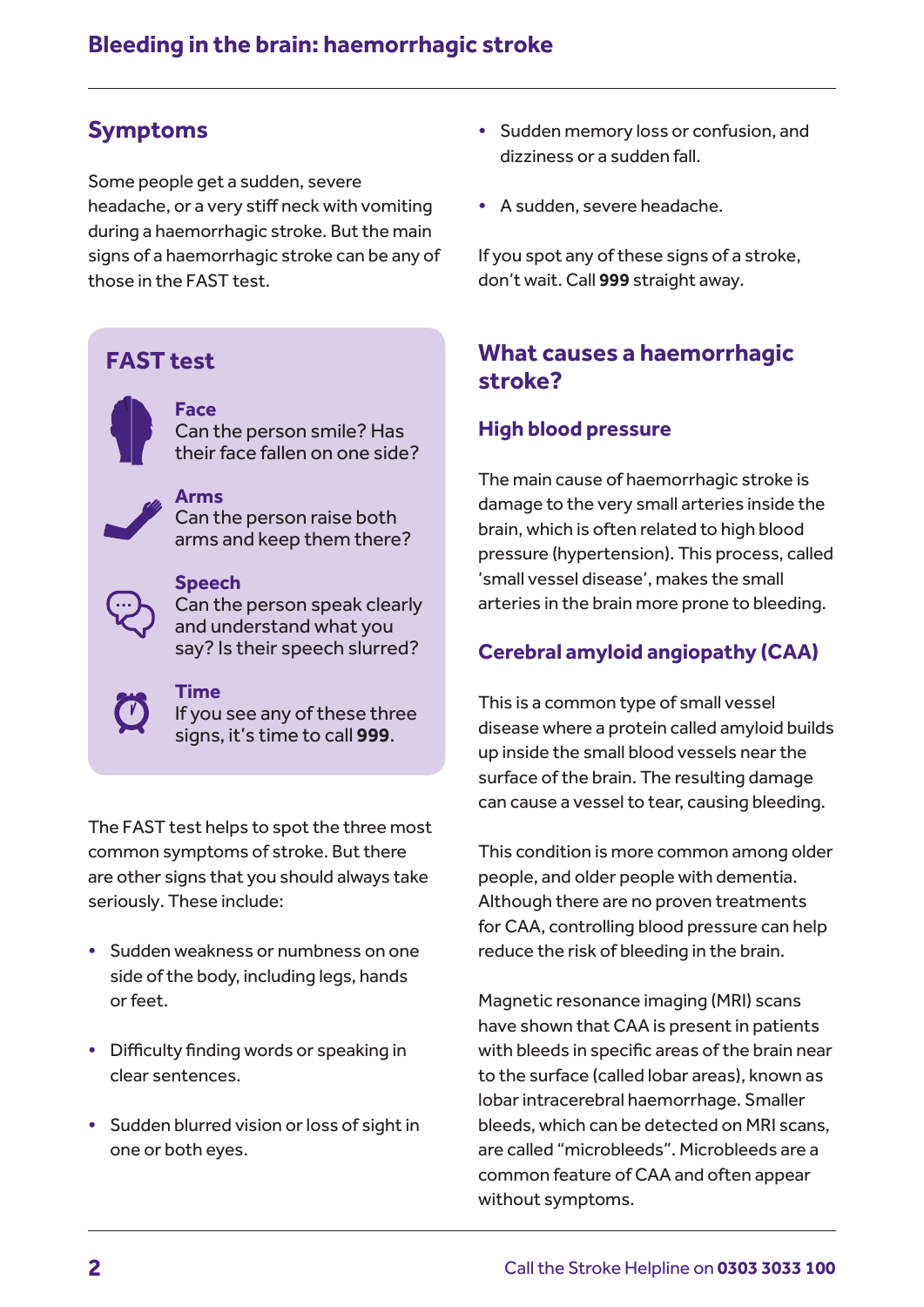#### **Burst aneurysm**

An aneurysm is a weak spot on an artery that has ballooned out. Artery walls are usually thick and strong, but the walls of an aneurysm are thin and weak because they have been stretched. Aneurysms most commonly occur in the main artery leading away from the heart (the abdominal aorta), and the brain.

Some brain aneurysms are present from birth. There are also a number of risk factors that increase your chances of developing a brain aneurysm. These include smoking, high blood pressure, a family history of aneurysms, using cocaine, and having a genetic kidney condition called autosomal dominant polycystic kidney disease (ADPKD).

A brain aneurysm doesn't usually cause any symptoms unless it bursts, but people may experience pain on one side of the face or around an eye, loss of vision or headaches.

A burst aneurysm is the most common cause of a subarachnoid haemorrhage. After a haemorrhage an aneurysm can seal itself, but there is a risk of it bleeding again.

### **Abnormal blood vessels**

Rarely, people are born with abnormalities in their blood vessels. They are called vascular malformations, and are tangles of blood vessels or enlarged blood vessels.

Cavernous malformation is one type of vascular malformation. It is a cluster of enlarged blood vessels. Many people with this condition do not experience any ill effects, but if the thin vessel walls break it can cause bleeding in the brain.

### **Blood-thinning medication**

Medication to lower the risk of blood clots causes a higher risk of bleeding in the brain. However, your risk of stroke is carefully monitored when you're taking bloodthinning medications, including antiplatelet agents and anticoagulants.

People using these types of drug have their suitability assessed by a doctor, who looks carefully at the benefits of the blood-thinning medication and the risks of bleeding. You should always discuss any concerns about your medication with your doctor.

### **Illegal drugs**

Cocaine can raise the risk of a haemorrhagic stroke in the days after using it. Others, like cannabis and khat, are associated with an increased risk and higher death rate from stroke.

# **How are strokes due to bleeding diagnosed?**

When someone is taken to hospital with a suspected stroke, a brain scan should be carried out urgently and within one hour of arriving in hospital. The scan could be either a computed tomography (CT) or MRI scan. The brain scan will show if a stroke has happened, and whether it was caused by a blockage or by bleeding.

To help diagnose SAH, a lumbar puncture might be carried out as well as a brain scan. This is a procedure to remove a sample of the cerebrospinal fluid that bathes the brain and spinal cord. It will show if any blood has leaked into this fluid.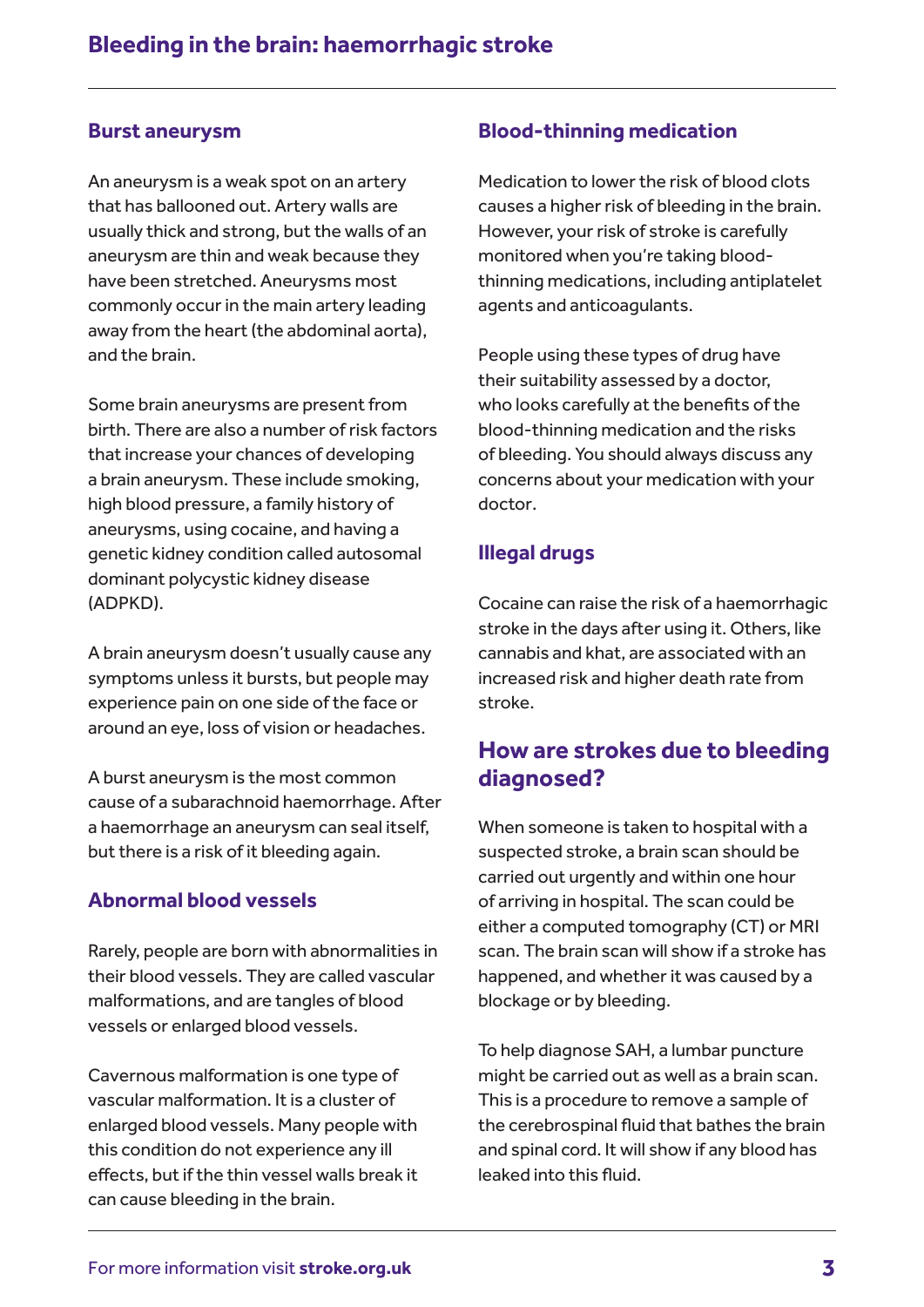A digital subtraction angiogram (or catheter angiogram) uses X-rays to locate the burst blood vessel. A fine tube called a catheter is put into an artery, usually in the groin. A liquid called a contrast, or dye, is injected into the blood. The contrast makes the blood vessels show up on an X ray and reveals where the bleeding occurred.

To help diagnose the cause of intracerebral haemorrhage you might also have further CT or MRI scans, including special scans of the blood vessels that do not require a catheter (non-invasive angiography).

# **How will I be treated?**

### **Medication**

When admitted to hospital with a brain haemorrhage, if you are taking anticoagulants, you will be immediately prescribed medication to reverse those effects. If you are also diagnosed with high blood pressure, you will be given medication to bring it down.

After an SAH a lack of blood supply to the brain can lead to further brain damage, called cerebral ischaema. To prevent this, you may be given a drug called nimodipine for about three weeks.

# **Pain relief**

Morphine or paracetamol with codeine may be given to you to help with the severe headache associated with an SAH.

# **Epilepsy**

Some people develop epilepsy after a haemorrhagic stroke. There is a range of different type of medication you may be

given to treat it. See our guide 'Epilepsy after stroke' for more information.

### **Surgery to relieve pressure on the brain**

Emergency surgery is sometimes needed to remove blood, to relieve any pressure that has built up, or to repair the blood vessels. This is usually done with a procedure called a craniotomy. This operation should be carried out by a neurosurgeon.

During the operation, a small piece of skull is cut away so the surgeon can access the cause of the bleeding. They can then repair any damaged blood vessels and ensure there are no blood clots that could restrict the flow of blood in your brain. If a blood clot has formed, it may be removed. After the bleeding has stopped, the piece of skull can be replaced.

With any type of bleed in or around the brain, the escaping blood can sometimes alter the normal flow of cerebrospinal fluid. This can result in a build-up of fluid around the brain called hydrocephalus. This can cause pressure and pain, and if left untreated, can cause damage to the brainstem (the base of the brain which controls most of the automatic functions that keep us alive, such as breathing).

Treatments include a lumbar puncture or surgery to drain away the excess fluid. This is carried out using a shunt (a thin tube temporarily implanted into the brain).

### **Surgery to seal an aneurysm**

If your stroke was caused by a burst aneurysm, an operation may be necessary to seal it and stop it bleeding again.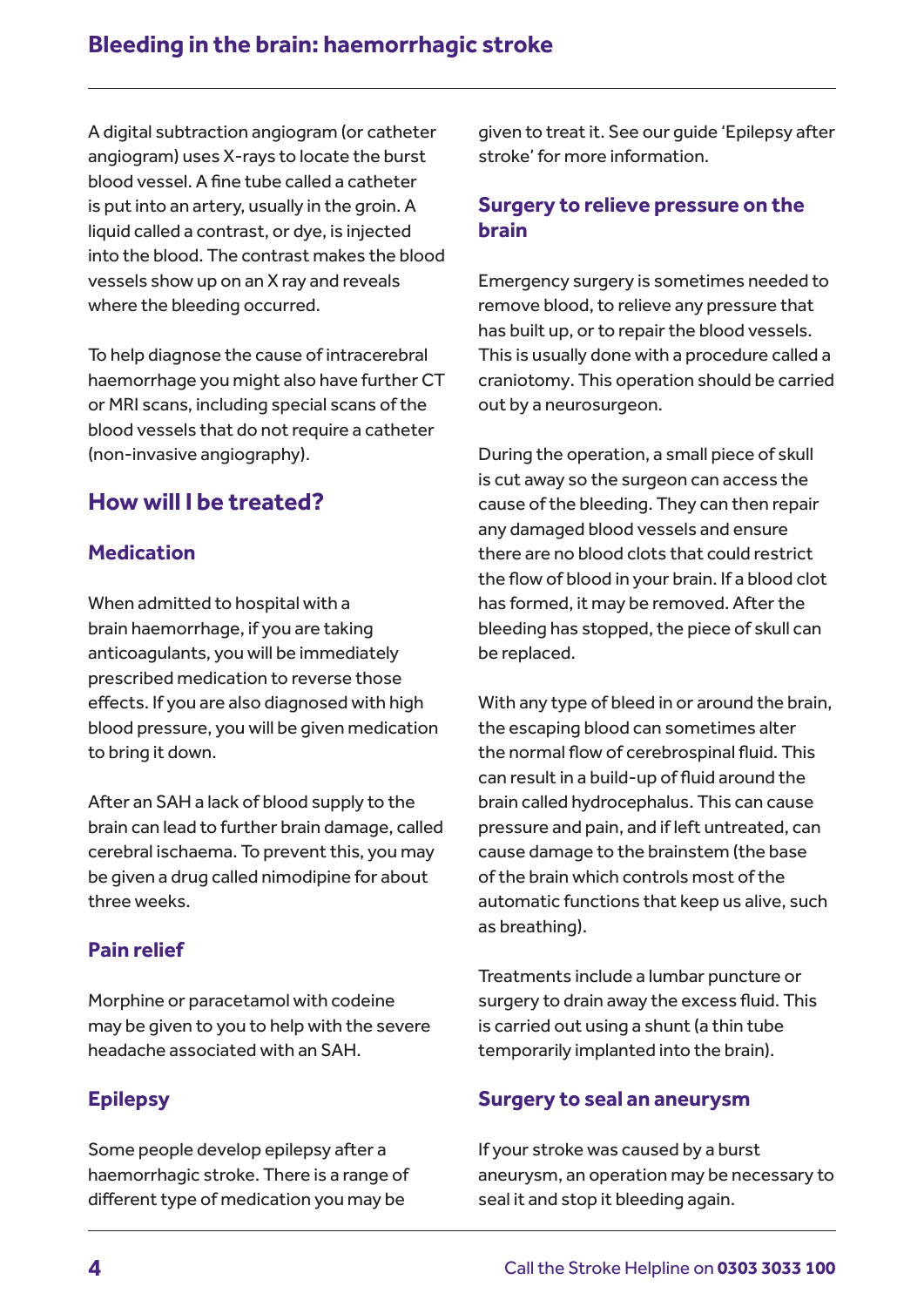During coiling a fine tube is inserted into an artery in the groin and carefully steered up to the aneurysm near the brain. X-rays are used to guide the tube. On the tip of the tube is a platinum coil, which is released into the aneurysm. More than one coil is usually inserted. Once the aneurysm is full of coils, blood cannot enter it, sealing it off and preventing future rupture.

Clipping involves opening the skull and making an incision in the membranes that protect the brain to get to the aneurysm. The surgeon will then put a clip around the base of the aneurysm to seal it shut.

The type of procedure used depends on your health and the aneurysm's position. When either is used, recovery time and length of hospital stay depend on the severity of the rupture.

# **Recovering from a haemorrhagic stroke**

It is quite common for people to experience headaches after any type of bleeding in the brain. This may be due to swelling or changes in the levels of cerebrospinal fluid. The pain tends to lessen over time and can usually be controlled by painkillers such as paracetamol. You should not take aspirin or non-steroidal anti-inflammatory drugs (NSAIDs) such as ibuprofen, as they can increase the risk of bleeding.

Drinking plenty of water and avoiding caffeine and alcohol can help to reduce these headaches. If you have another severe headache or a persistent headache, seek medical attention urgently.

Some people report strange sensations in their brain after an SAH, like running water or a tickling feeling on their brain. These are quite common and usually pass in time.

# **Effects of a stroke**

The effects of a stroke are unique to each individual, and recovering from a stroke is different for each person. A stroke may cause a range of physical and communication difficulties including difficulty walking, slurred speech, cognitive (memory and thinking) problems, incontinence and vision problems.

You may need rehabilitation, like physiotherapy and speech and language therapy. Rehabilitation should begin soon after the stroke, and it can help you make the best recovery possible for you. Your recovery after your brain haemorrhage, and your medical and therapy needs, should be assessed after you are discharged from hospital.

You can read more about the physical and emotional effects of stroke on our website **stroke.org.uk** and in our guide 'Next steps after a stroke.'

You can find details of other sources of help and support in the 'Where to get help and information' section of this guide.

#### **Driving**

You must not drive for a month after a stroke. You might need to tell the DVLA (or DVA if you are in Northern Ireland) about your stroke. Depending what kind of stroke you had and the kind of driving licence you hold, you might not be able to drive for a longer period or may have to stop driving. To find out more you can talk to your doctor, call our Helpline and read our guide 'Driving after stroke'.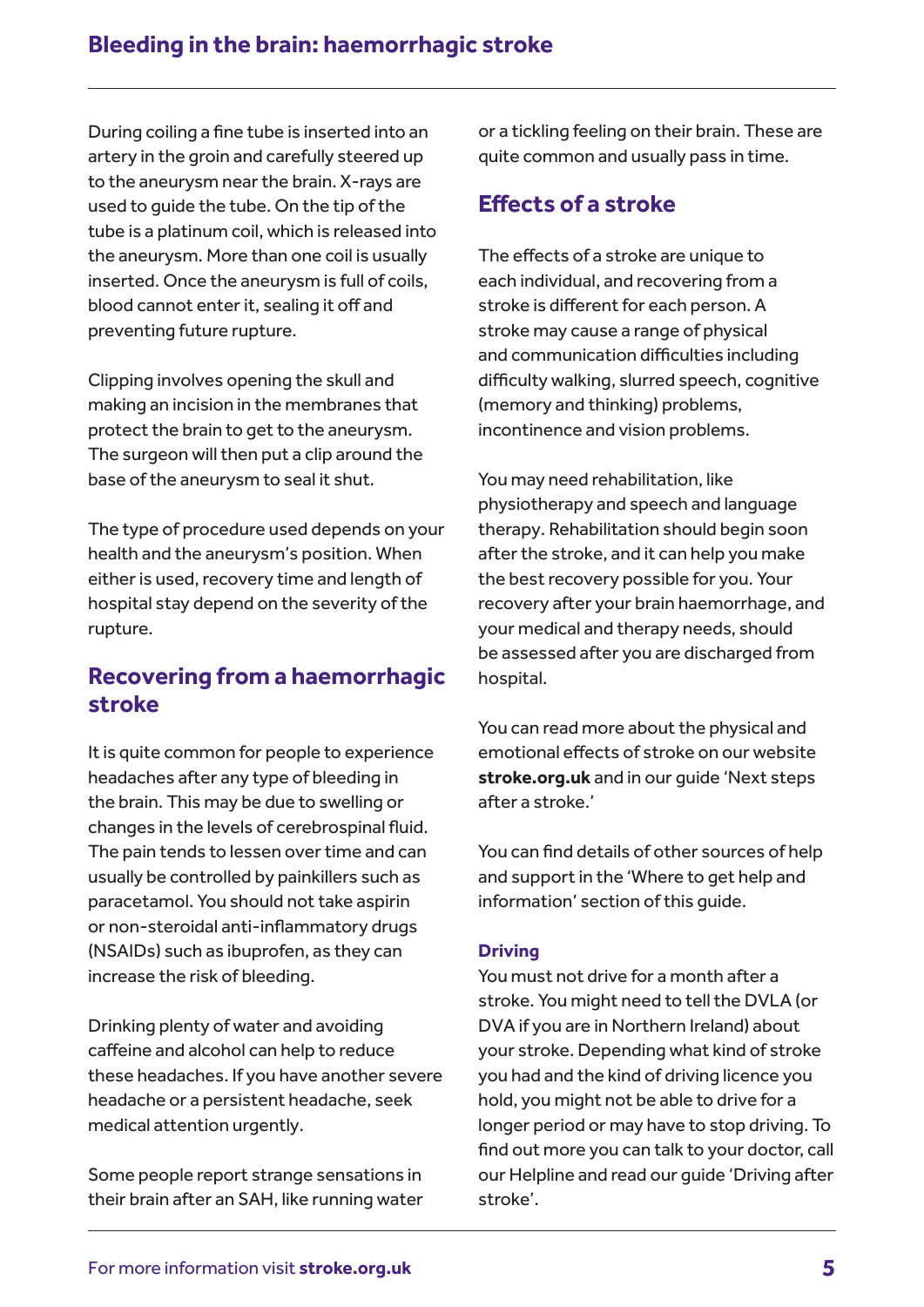# **Reducing your risk of another stroke**

You should be given advice about other ways of reducing your risk of a stroke. Stopping smoking, reducing your blood pressure, and losing weight can help to reduce your risk of a stroke. For more ideas and information, read our guide 'How to reduce your risk of a stroke'.

You should have your blood pressure checked regularly after a bleed in the brain, as high blood pressure is an important cause of another brain haemorrhage. If you were taking blood-thinning medications these should be reviewed by your doctor to decide whether they should be stopped, continued, or changed.

# **Where to get help and information**

### **From the Stroke Association**

#### **Talk to us**

Our Stroke Helpline is for anyone affected by a stroke, including family, friends and carers. The Helpline can give you information and support on any aspect of stroke.

Call us on **0303 3033 100**, from a textphone **18001 0303 3033 100** or email **helpline@stroke.org.uk**.

#### **Read our information**

Get detailed information about stroke online at **stroke.org.uk**, or call the Helpline to ask for printed copies.

#### **My Stroke Guide**

The Stroke Association's online tool My Stroke Guide gives you free access to trusted advice, information and support 24/7.

My Stroke Guide connects you to our online community, to find out how others manage their recovery.

Log on to **mystrokeguide.com** today.

### **Other sources of help and information**

#### **Blood Pressure UK**

**Website:** bloodpressureuk.org **Helpline**: 020 7882 6218 Has a wide range of information on high blood pressure, treatments and lifestyle.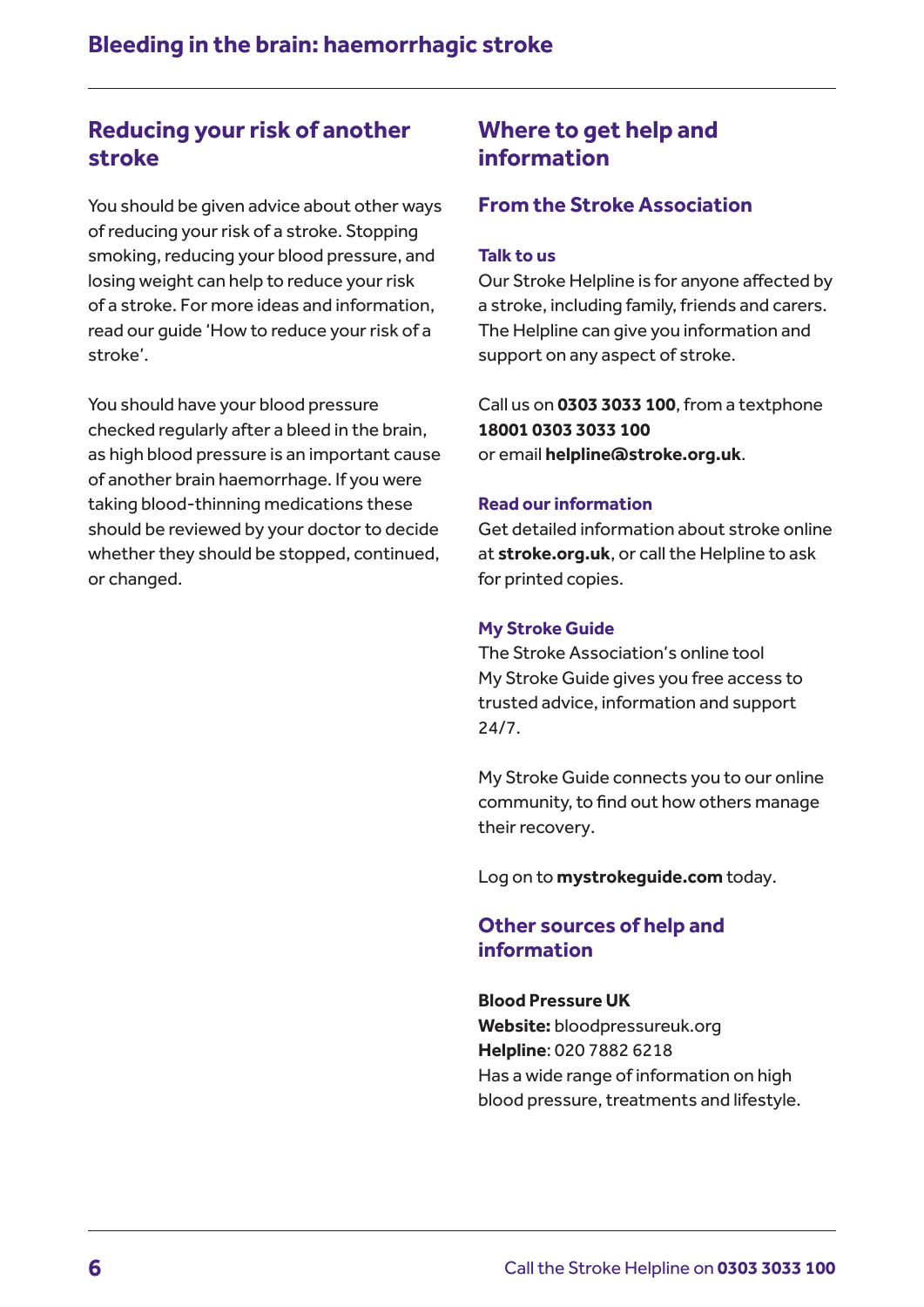# **Bleeding in the brain: haemorrhagic stroke**

#### **Brain & Spine Foundation**

**Website:** brainandspine.org.uk **Helpline:** 0808 808 1000 Provides detailed information about neurological conditions and risk factors, including subarachnoid haemorrhage and vascular malformations of the brain. Their helpline is staffed by specialist nurses.

#### **Brain and Spinal Injury Centre (Basic)**

**Website:** basiccharity.org.uk **Helpline:** 0870 750 0000 Provides information, support and advice by staff who have direct experience of brain injury.

**Chest, heart & stroke Scotland Website:** chss.org.uk **Advice Line:** 0808 801 0899 Information and support for people affected by stroke in Scotland

#### **DVA (Northern Ireland)**

**Website:** nidirect.gov.uk Gives information about driving after stroke.

### **DVLA (England, Wales, Scotland) Website:** gov.uk/dvla Gives information about driving after stroke.

**Headway: the brain injury association Website:** headway.org.uk **Tel:** 0808 800 2244 Has information on strokes due to bleeding and aneurysms. They also have a network of local branches.

### **Glossary**

**Aneurysm** = weak spot on an artery.

**Angiogram** = a medical procedure to look at blood vessels.

**Anticoagulant** = a type of blood-thinning medication.

**CAA** = cerebral amyloid angiopathy (buildup of the protein amyloid in the small blood vessels in the brain).

**Contrast** = a liquid that is injected into the blood stream during imaging to look at blood vessels and to identify leakage of blood

**Craniotomy** = a type of brain surgery after a bleed in the brain to remove any blood, relieve pressure or to repair blood vessels.

**CT** = computerised tomography (a type of brain scan that uses X-rays).

**Haemorrhage** = a bleed.

**Hydrocephalus** = build-up of cerebrospinal fluid in or around the brain.

**Intracerebral** = within the brain.

**Lumbar puncture** = a procedure to remove a sample of cerebrospinal fluid.

**MRI** = magnetic resonance imaging (a type of brain scan that uses very strong magnets).

**Subarachnoid space** = fluid-filled space between the brain and skull.

**Vascular malformations** = abnormal blood vessels.